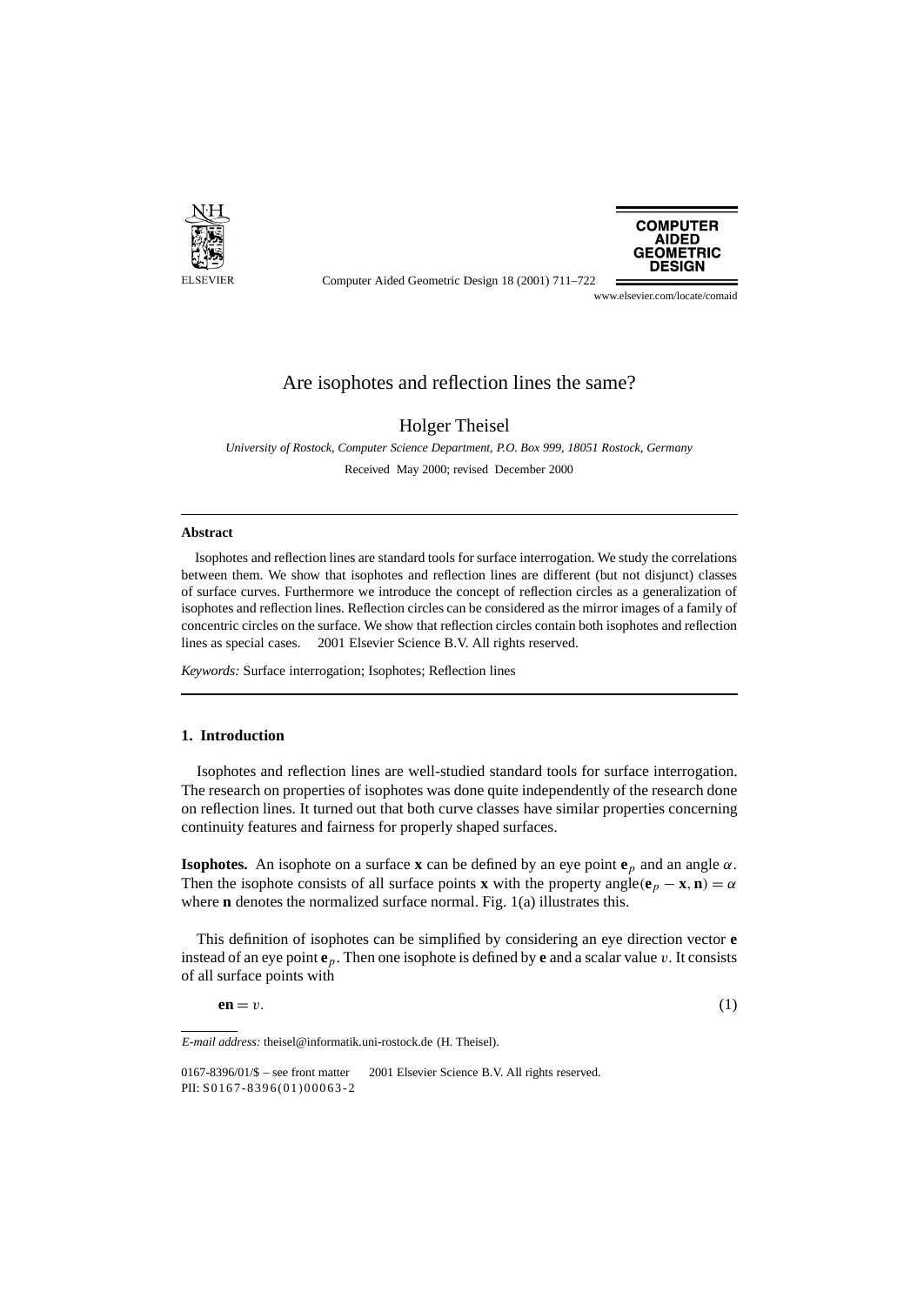

Fig. 1. (a) Definition of isophotes using an eye point **e***p*; (b) simplified definition of isophotes using an eye direction **e**: all points with a constant angle *α* between **e** and the surface normal **n** lie on an isophote.



Fig. 2. (a) Definition of reflection lines: a reflection line on the surface **x** is the mirror image of the light line **l** on **x** while looking from **e***p*. (b) A line at infinity is defined by a vector **p**; it consists of all directions **a** with  $ap = 0$ .

This means that all points on the isophote have the same angle between **e** and the surface normal **n** (Fig. 1(b) illustrates).

The definition of isophotes using an eye vector is commonly used in the literature (Hagen et al., 1992; Poeschl, 1984; Theisel, 1997). It has the advantage that the definition of isophotes depends only on the normal and not on the location: two surface points with the same normal direction are located on the same isophote, no matter how **e** is chosen.

A parametric family of isophotes on a surface is obtained by defining the fixed normalized **e** and varying *v* between  $-1$  and 1. For every parameter *v*, a particular isophote is defined.

**Reflection lines.** A reflection line (Hagen et al., 1992; Kaufmann and Klass, 1988; Klass, 1980; Theisel and Farin, 1997) on a surface **x** is defined by an eye point **e***p*, a certain plane (called light plane), and a line **l** in the light plane (called light line). Considering **x** as a mirror, the reflection line on **x** is defined as the mirror image of **l** on **x** while looking from  $e_p$ . Fig. 2(a) gives an illustration. A family of reflection lines is obtained by considering all parallel lines of **l** in the light plane.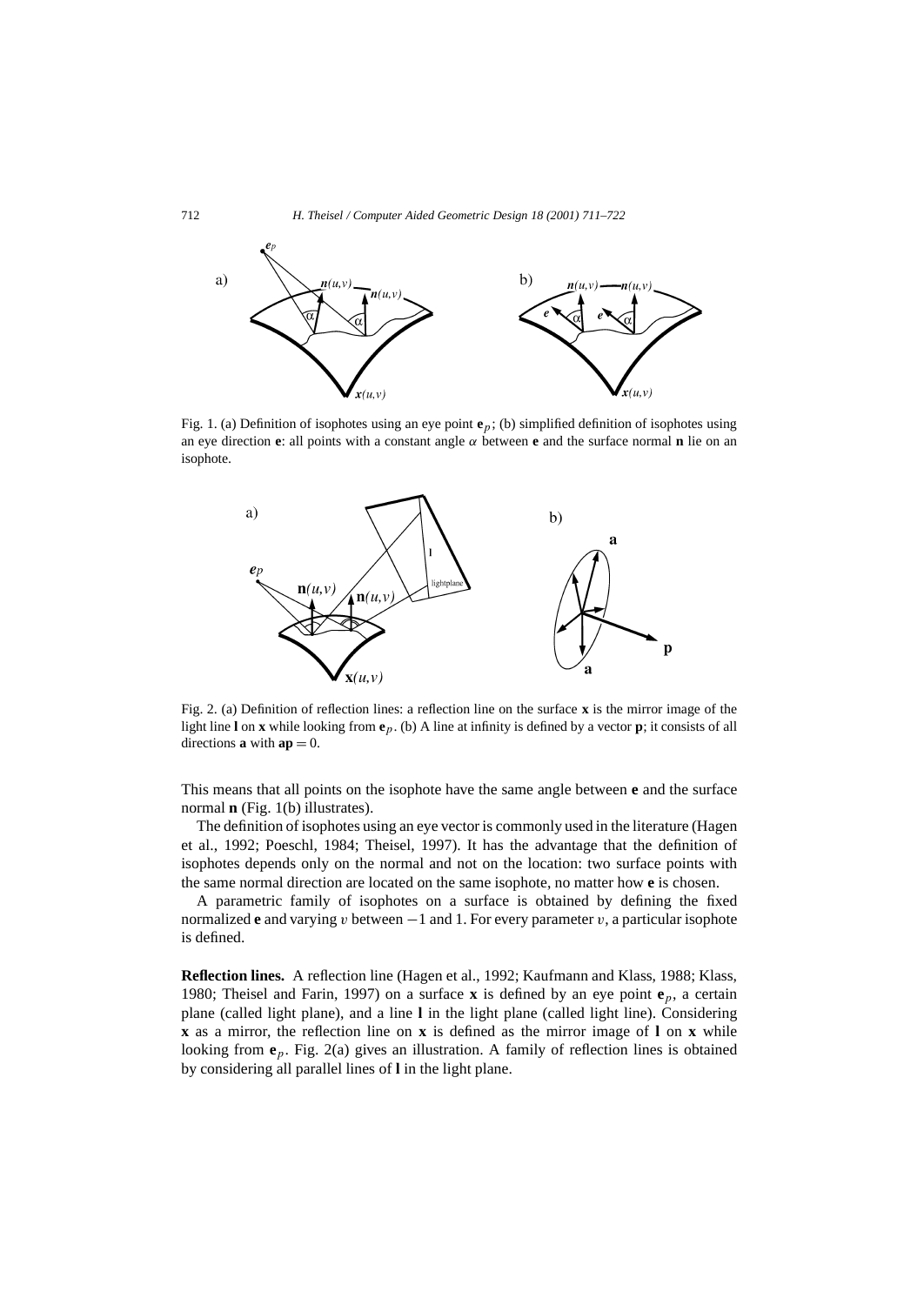It is known that isophotes and reflection lines have a number of properties in common:

- A  $G^n$  continuous surface **x** ensures both  $G^{n-1}$  isophotes and  $G^{n-1}$  reflection lines on **x**.
- Isophotes and reflection lines react rather sensitive on small perturbations of the surface.
- Isophotes and reflection lines cannot be expressed in a closed parametric form but only as a numerical solution of a system of partial differential equations.

However, it seems to be an open question whether or not isophotes and reflection lines are essentially the same curve concept or not. Parts of the literature treat isophotes as a special case of reflection lines (Farin, 1996) while others distinguish carefully between them (Hagen et al., 1992).

In Section 2 of this paper we study the relations between isophotes and reflection lines. It turns out that isophotes and reflection lines are indeed different (but not disjunct) classes of surface curves. Section 3 introduces a new class of surface curves called reflection circles. We show that reflection circles are the generalized concept of both reflection lines and isophotes. Section 4 discusses other concepts of surface curves which are sometimes used instead of isophote and reflection lines. We show that they can be considered as special reflection circles as well.

#### **2. The relation between isophotes and reflection lines**

Given the usual definition of isophotes and reflection lines as given in the Figs. 1(b) and 2(a), their comparison is trivial: isophotes and reflection lines are different curve classes. This is due to the fact that reflection lines depend both on the location and the normal direction of a surface point. Given an eye point and a light line, a reflection line on the surface changes while translating the surface. In order to make isophotes and reflection lines comparable, the definition of reflection lines has to be simplified in such a way that they depend only on the surface normals. This simplification is introduced in the next section.

#### *2.1. Reflection lines at infinity*

The simplification of isophotes from the definition shown in Fig. 1(a) to the commonly used definition shown in Fig. 1(b) can be interpreted as moving the eye point  $\mathbf{e}_p$  to a point **e** at infinity. The underlying space of this is an extended 3D affine space which serves as a model of the 3D projective space. This extended affine space additionally consists of points at infinity which are represented by directions. See (Boehm and Prautzsch, 1994) for an introduction of the projective space and the extended affine space.

Similar to isophotes, we simplify the concept of reflection lines by moving both the eye point **e***<sup>p</sup>* and the light line **l** to infinity. Doing this, **e***<sup>p</sup>* converges to the eye direction **e** while **l** converges to a line at infinity. A line at infinity consists of a number of points at infinity, i.e., a set of coplanar directions. This way a line at infinity can be described by a vector **p**; it consists of all directions **a** which are perpendicular to **p**. Fig. 2(b) gives an illustration.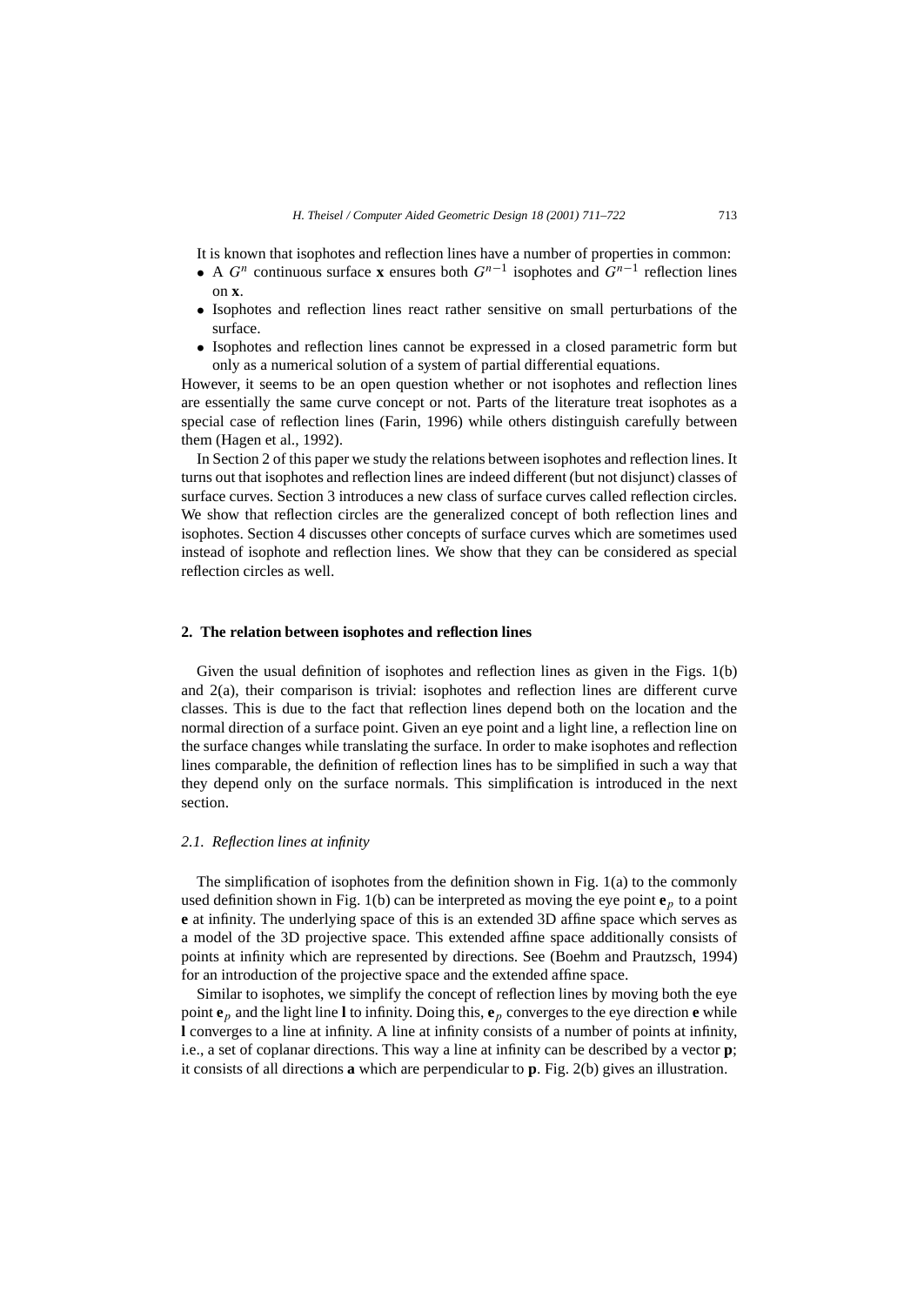

Fig. 3. (a) Definition of reflection lines at infinity by an eye vector **e** and a line at infinity represented by a vector **p**. It consists of all surface points where the reflected eye direction **a** lies on the line **p**, i.e., **ap** = 0. (b) Isophotes on the unit sphere **s** are circles on **s** perpendicular to **e**.

Using the concept of points and lines at infinity we get the following simplified definition of reflection lines. A reflection line is defined by an eye direction **e** and a line at infinity represented by a vector **p**. It consists of all surface points with the following property: the reflected eye direction **a** lies on the line at infinity, i.e.,  $ap = 0$ . (The reflected ray is defined by being coplanar to **e** and **n**, and angle(**e**, **n**) = angle(**a**, **n**).) Fig. 3(a) gives an illustration.

A family of reflection lines at infinity is obtained by varying **p** along a line at infinity. Given **e** and **p**, a reflection line at infinity depends only on the surface normals, not on the location on the surface. As in the isophote case, the major properties of reflection lines are preserved by simplifying them to reflection lines at infinity. For the rest of the paper we only consider reflection lines at infinity.

#### *2.2. Isophotes and reflection lines on the unit sphere*

For given **e** and **p**, both isophotes and reflection lines depend only on the surface normals and not on the locations of the surface. Two surface points with the same normal direction always lie on the same isophote/reflection line. Thus, in order to compare isophotes and reflection lines, it is sufficient to study their behavior on just one particular surface—the unit sphere.

Given the unit sphere **s**, an isophote (defined by **e** and *v*) is a circle on **s** perpendicular to **e**. A family of isophotes is a set of concentric circles on **s** which are perpendicular to **e**. Fig. 3(b) illustrates this.

To describe a reflection line on **s**, we formulate the following

**Theorem 1.** *Given the unit sphere* **s***, the reflection line defined by the eye direction* **e** *(normalized) and the line* **p** *at infinity (normalized) is the intersection curve of* **s** *with an upright elliptic cylinder* **c***, where* **c** *is described by the following properties*:

- *the center of* **s** *lies on the center axis of* **c***,*
- *the sweeping direction of* **c** *is in the plane defined by* **e** *and* **p***, and perpendicular to the average of* **e** *and* **p***,*
- *the minor axis of the ellipse defining* **c** *is the average of* **e** *and* **p**; *the minor radius*  $r_1$ *is*  $r_1 = \frac{\sqrt{2}}{2}$ ,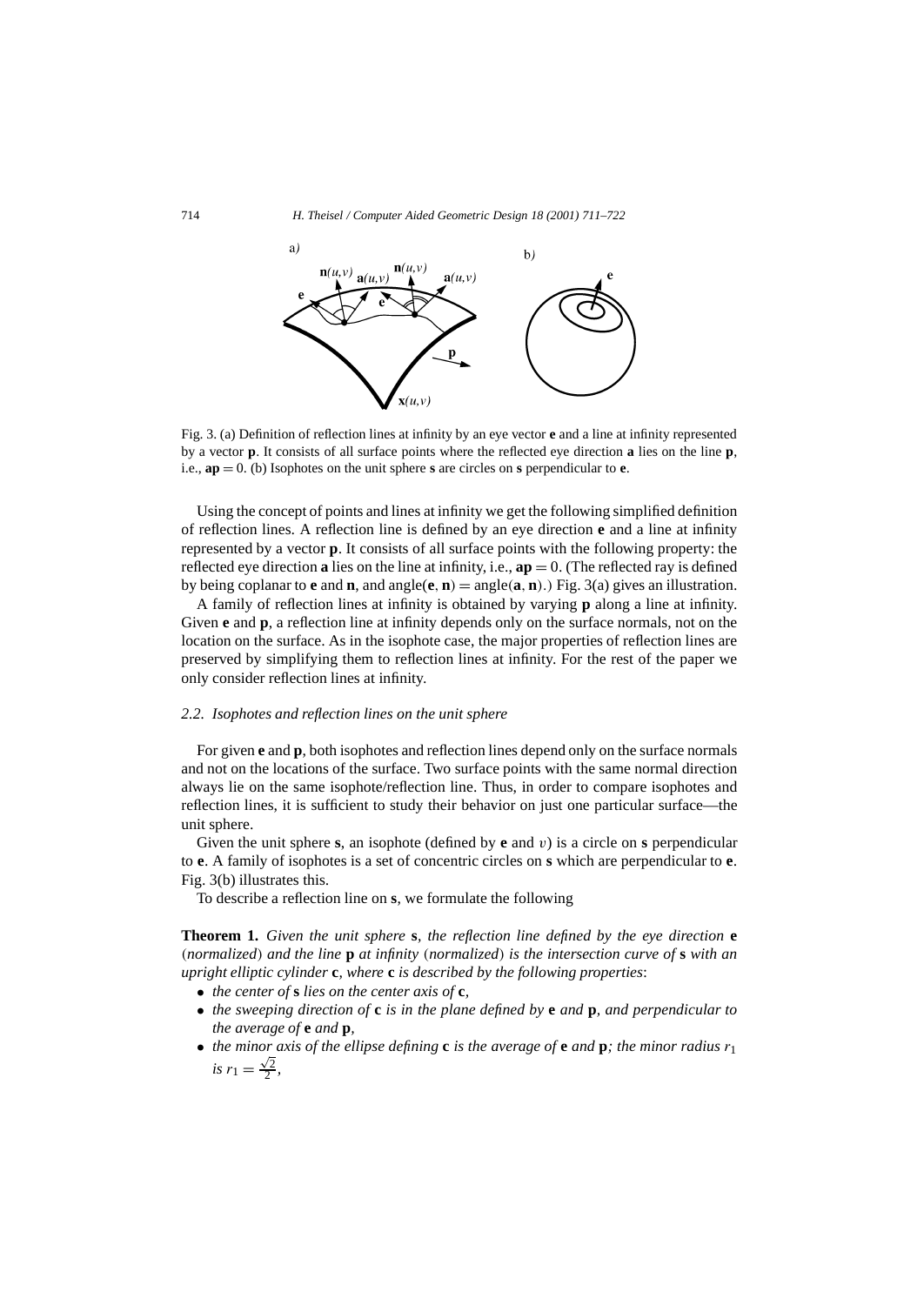

Fig. 4. A reflection line on the unit sphere **s** is the intersection curve of **s** with an elliptic cylinder **c**. (a) 3D image of the configuration; (b) configuration in  $x$ -*y* plane; (c) configuration in  $x$ -*z* plane. Note that the minor radius  $r_1$  of the defining ellipse is always  $r_1 = \frac{\sqrt{2}}{2}$ .

• *the major axis of the ellipse defining* **c** *is perpendicular to the plane defined by* **e** *and* **p**; *the major radius*  $r_2$  *is*  $r_2 = \frac{r_1}{\sin \alpha}$  *where*  $\alpha = \frac{\text{angle}(e, \mathbf{p})}{2}$ *.* 

Fig. 4 gives an illustration. To prove this theorem, we apply a transformation of the coordinate system in such a way that the origin is the center of **s**, and the coordinate axes **i***,***j***,***k** are defined as

$$
\mathbf{i} = \frac{\mathbf{e} + \mathbf{p}}{\|\mathbf{e} + \mathbf{p}\|}, \qquad \mathbf{j} = \frac{\mathbf{e} \times \mathbf{p}}{\|\mathbf{e} \times \mathbf{p}\|}, \qquad \mathbf{k} = \mathbf{i} \times \mathbf{j}.
$$
 (2)

In this new coordinate system, **e** and **p** can be expressed as

$$
\mathbf{e} = \begin{pmatrix} \cos \alpha \\ 0 \\ \sin \alpha \end{pmatrix}, \qquad \mathbf{p} = \begin{pmatrix} \cos \alpha \\ 0 \\ -\sin \alpha \end{pmatrix}, \tag{3}
$$

where  $\alpha = \frac{\text{angle}(e, \mathbf{p})}{2}$ . The elliptic cylinder **c** can be expressed in the new coordinate system in parametric form as

$$
\mathbf{c}(s,t) = \begin{pmatrix} r_1 \cdot \cos t \\ r_2 \cdot \sin t \\ s \end{pmatrix} . \tag{4}
$$

Then the intersection curve of **c** and **s** can be expressed in parametric form as

$$
\mathbf{x}(t) = \mathbf{n} = \begin{pmatrix} r_1 \cdot \cos t \\ r_2 \cdot \sin t \\ \pm \sqrt{1 - r_1^2 \cdot \cos^2 t - r_2^2 \cdot \sin^2 t} \end{pmatrix}.
$$
 (5)

Setting the reflected ray **a** as

$$
\mathbf{a} = 2(\mathbf{e}\mathbf{n})\mathbf{n} - \mathbf{e} \tag{6}
$$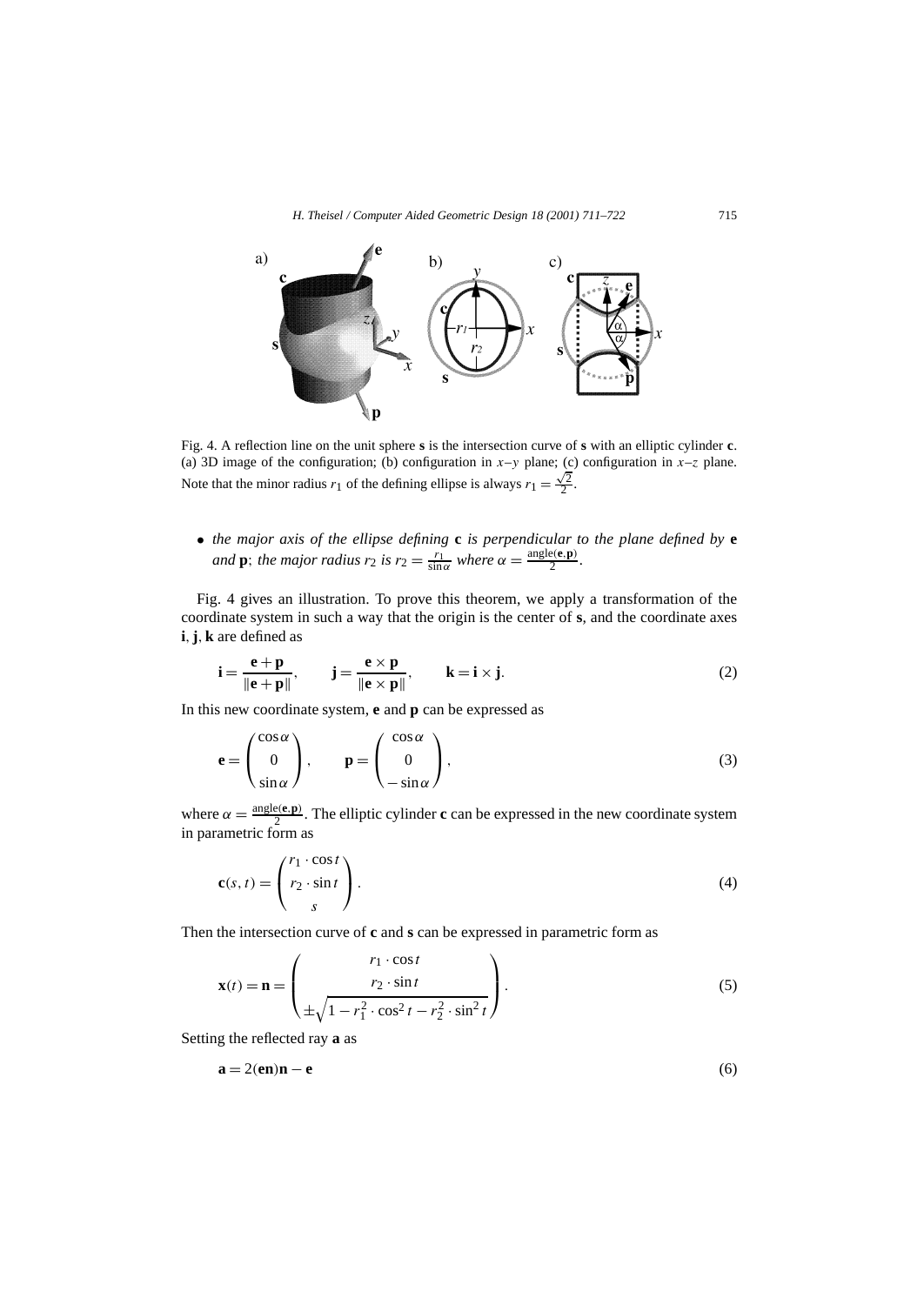

Fig. 5. The reflection line on **s** for  $\alpha = 45^\circ$  gives a pair of great circles on **s**. (a) 3D image of the configuration; (b) configuration in  $x-y$  plane; (c) configuration in  $x-z$  plane.



Fig. 6. The reflection line on **s** for **e** = −**p** is a pair of circles on **s** with the radii  $r_1 = r_2 = \frac{\sqrt{2}}{2}$ . (a) 3D image of the configuration; (b) configuration in  $x-y$  plane; (c) configuration in  $x-z$  plane.

and setting

$$
r_1 = \frac{\sqrt{2}}{2}, \qquad r_2 = \frac{\sqrt{2}}{2} \cdot \frac{1}{\sin \alpha} \tag{7}
$$

it is a straightforward exercise in algebra to obtain  $ap = 0$  from (3), (5), (6), (7).  $\Box$ 

Figs. 5–7 show special cases of reflection lines on **s**.

# *2.3. Comparison between isophotes and reflection lines*

From studying isophotes and reflection lines on the unit sphere we can deduce that they are different classes of surface curves. In fact, the only circles which can be obtained as reflection lines have the radius  $\frac{\sqrt{2}}{2}$  (for  $\alpha = 90^\circ$ , see Fig. 6) or 1 (for  $\alpha = 45^\circ$ , see Fig. 5). All the other circles (i.e., isophotes) on **s** cannot be reflection lines because the minor radius of the ellipse defining **c** is constant  $\frac{\sqrt{2}}{2}$ . Fig. 8(a) shows the relation between the sets of all isophotes and reflection lines.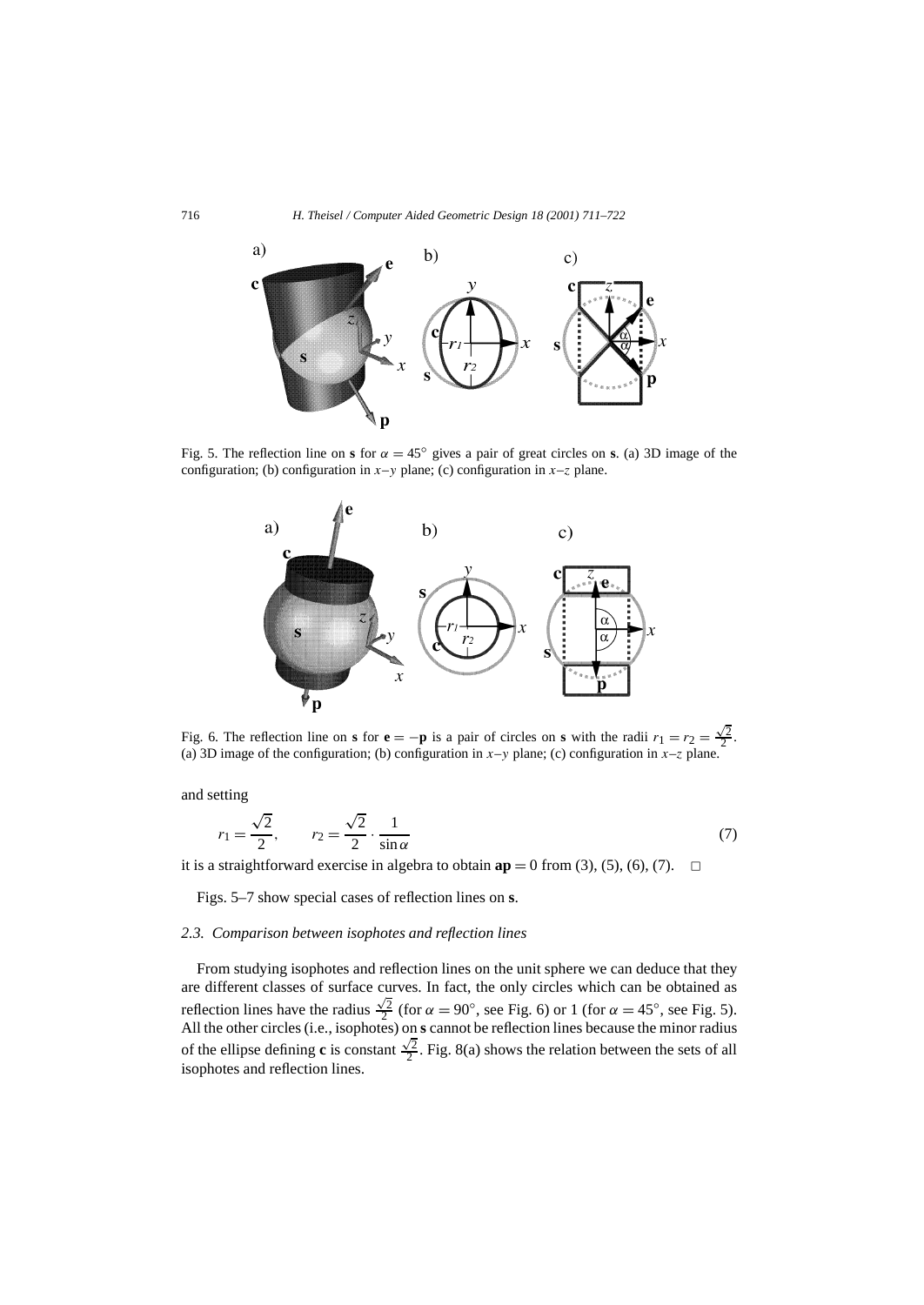

Fig. 7. Reflection line on **s** for *α* = 30◦. (a) 3D image of the configuration; (b) configuration in *x*–*y* plane; (c) configuration in *x*–*z* plane.



Fig. 8. (a) Set diagram for the sets of all isophotes and reflection lines. (b) Definition of reflection circles: mirror images of concentric circles on the light plane while looking from **e***p* to **x**.

## **3. Reflection circles**

It is the purpose of this section to find a class of surface curves which is a generalization of both reflection lines and isophotes. These curves are called reflection circles.

Reflection circles are defined similarly to reflection lines. Instead of considering parallel lines in the light plane, reflection circles are obtained by considering concentric circles in the light plane. The reflection circles on the surface **x** are the mirror images of the concentric circles in the light plane. Fig. 8(b) illustrates this.

As in the case of isophotes and reflection lines, we simplify the concept of reflection circles by moving both the eye point and the concentric circles to infinity. A circle at infinity is defined by a direction **r** and an angle *α*. It consists of all vectors **a** (i.e., points at infinity) which fulfill angle( $\mathbf{r}, \mathbf{a}$ ) =  $\alpha$ . Fig. 9(a) illustrates this.

A reflection circle at infinity is defined by the eye direction **e** and the circle at infinity given by **r** and  $\alpha$ . It consists of all surface points with the property that the reflected eye direction **a** lies on the circle at infinity, i.e.,  $angle(\mathbf{r}, \mathbf{a}) = \alpha$ . Fig. 9(b) illustrates.

Considering **e** and **n** as being normalized, the reflected eye direction can be computed as (6). Inserting this into  $ar = cos \alpha$ , we obtain

$$
\mathbf{ar} = 2(\mathbf{en})(\mathbf{rn}) - (\mathbf{er}) = \cos \alpha.
$$
 (8)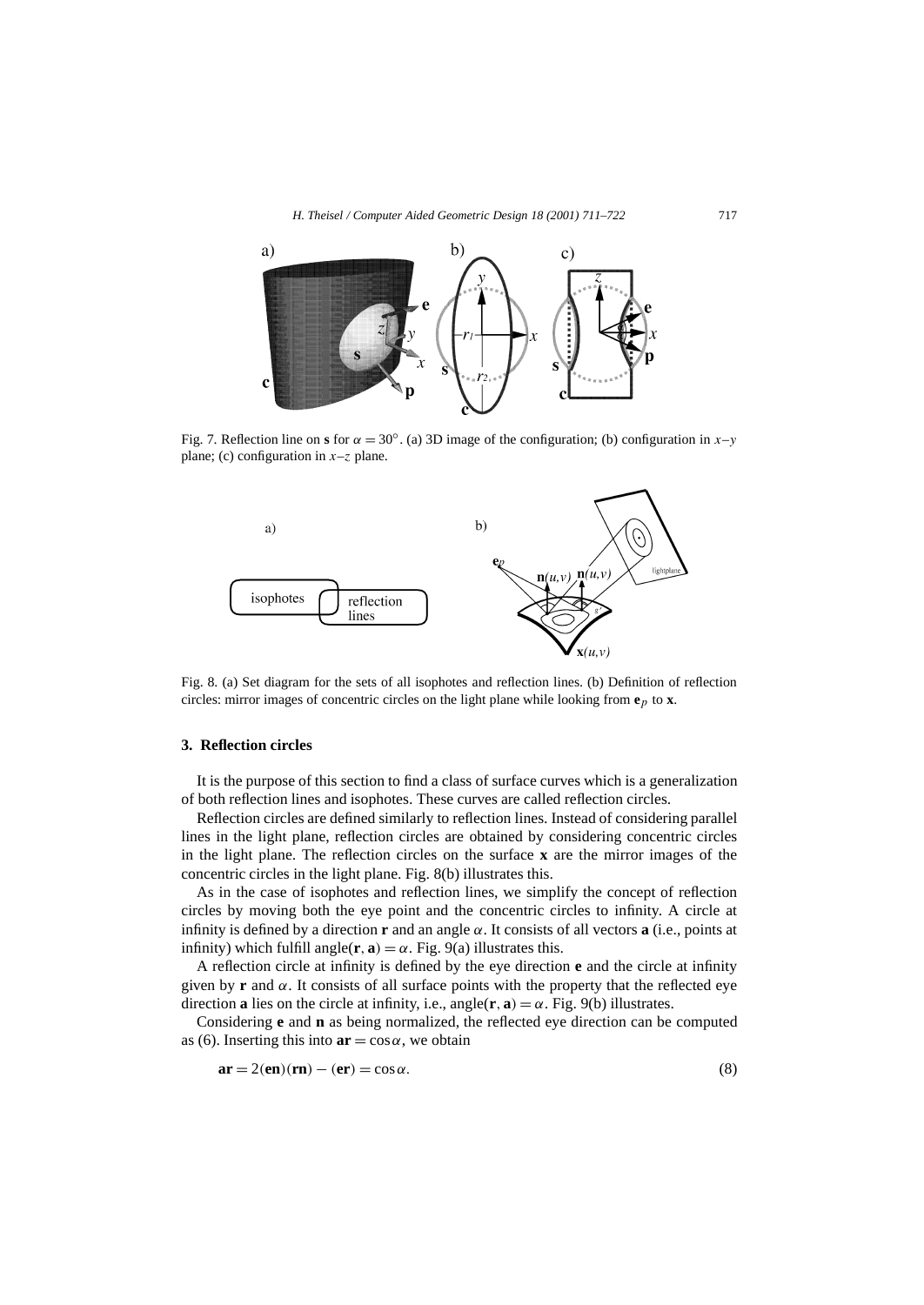

Fig. 9. (a) Circle at infinity, defined by **r** and  $\alpha$ . It consists of all vectors **a** with angle(**r**, **a**) =  $\alpha$ . (b) Reflection circles at infinity defined by **e**, **r** and *α*. It consists of all surface points where the reflected eye direction **a** lies on the circle at infinity, i.e., angle(**r**, **a**) =  $\alpha$ .

Setting  $v = \frac{\cos \alpha + (\mathbf{e}\mathbf{r})}{2}$ , we obtain: a reflection circle is defined by two vectors **e**, **r** and a scalar *v*. It consists of all surface points with the property

$$
(en)(rn) = v.
$$
\n(9)

There are several possible ways of defining a family of reflection circles:

- (1) vary *v*,
- (2) vary **a** along a line at infinity,
- (3) apply (1) and (2) simultaneously.

As for isophotes and reflection lines, the definition of reflection circles at infinity depends only on the surface normals and not on the surface locations. Thus it is sufficient to study reflection circles on the unit sphere.

# *3.1. Reflection circles on the unit sphere*

To describe reflection circles on the unit sphere, we give the following

**Theorem 2.** *Given is the reflection circle* **x** *on the unit sphere* **s** *defined by the normalized vectors* **e***,* **r** *and the scalar v. Then* **x** *is the intersection curve of* **s** *with an upright elliptic cylinder* **c** *with the following properties*:

- *the center of* **s** *lies on the center axis of* **c***,*
- 
- *the sweeping direction of* **c** *is the average of* **r** *and* **e**,<br>• *the minor direction of the ellipse defining* **c** *lies in the plane defined by* **r** *and* **e**; *the* • *the minor direction of the ellipse defining* **c** *lies in the plane defined by* **r** *and* **e**; *the minor radius*  $r_1$  *is*  $r_1 = \sqrt{\frac{1+(\mathbf{er})}{2} - v}$ ,
- *the major direction of the defining ellipse is perpendicular to* **r** *and* **e**; *the major radius r*<sub>2</sub> *is*  $r_2 = \frac{r_1}{\sin \alpha}$  *with*  $\alpha = 90^\circ - \frac{\text{angle}(r, e)}{2}$ .

Fig. 10 illustrates the theorem. To prove Theorem 2, we apply a transformation of the coordinate system in such a way that the origin is the center of **s**, and the coordinate axes **i***,***j***,***k** are defined as

$$
\mathbf{k} = \frac{\mathbf{e} + \mathbf{r}}{\|\mathbf{e} + \mathbf{r}\|}, \qquad \mathbf{j} = \frac{\mathbf{r} \times \mathbf{e}}{\|\mathbf{r} \times \mathbf{e}\|}, \qquad \mathbf{i} = \mathbf{j} \times \mathbf{k}.
$$
 (10)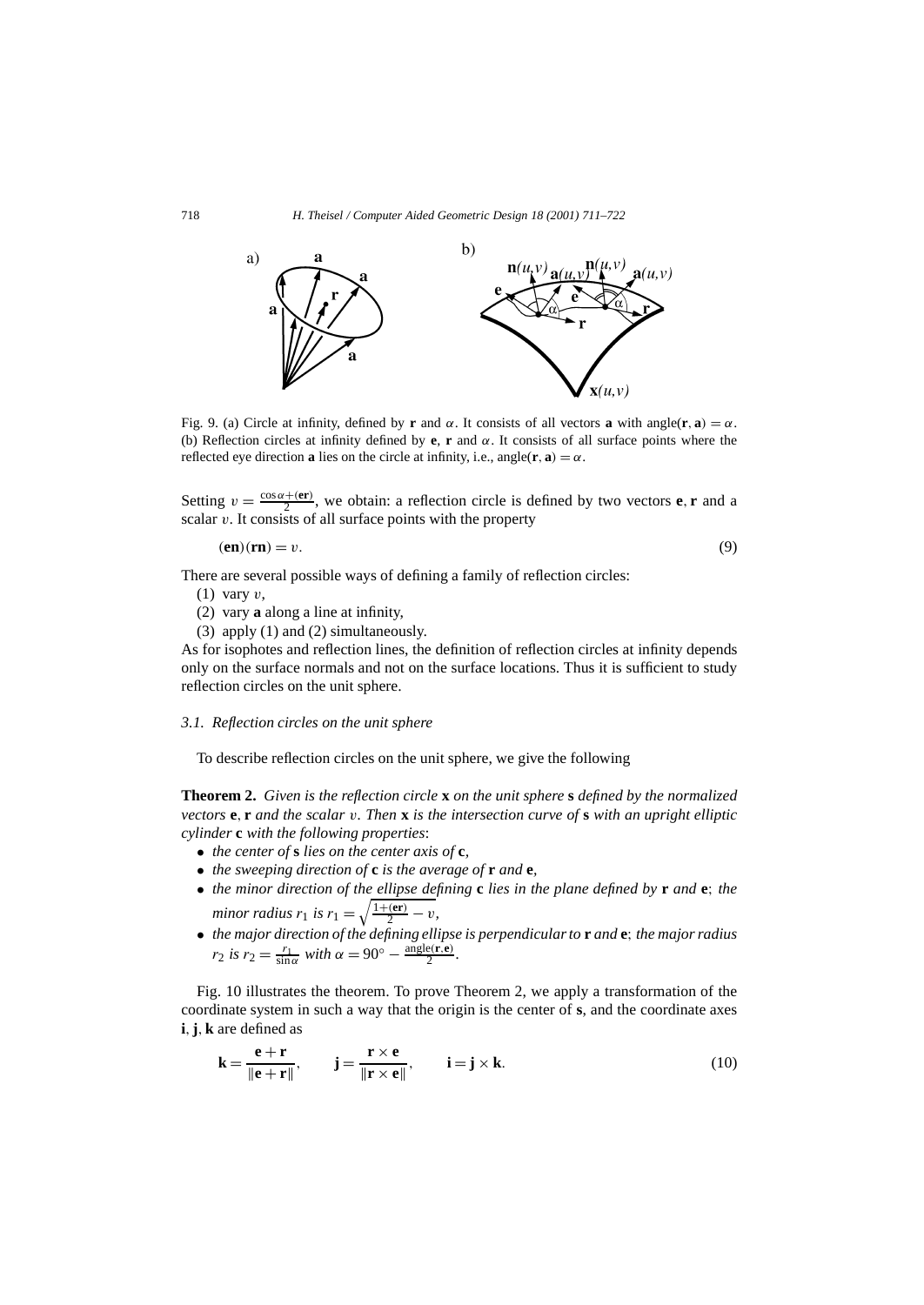

Fig. 10. A reflection circle on the unit sphere **s** is the intersection curve with an elliptic cylinder **c**. (a) 3D view, (b) projection into the  $x-y$  plane, (c) projection into the  $x-z$  plane. Both the minor radius  $r_1$  and the major radius  $r_2$  can be varied by varying **e**, **r** and *v*.

In this new coordinate system, **e** and **r** can be expressed as

$$
\mathbf{e} = \begin{pmatrix} \cos \alpha \\ 0 \\ \sin \alpha \end{pmatrix}, \qquad \mathbf{p} = \begin{pmatrix} -\cos \alpha \\ 0 \\ \sin \alpha \end{pmatrix}, \tag{11}
$$

where  $\alpha = 90^\circ - \frac{\text{angle}(r, e)}{2}$ . The elliptic cylinder **c** can be expressed in the new coordinate system in parametric form by (4). Then the intersection curve of **c** and **s** can be expressed in parametric form as (5). Setting

$$
r_1 = \sqrt{\frac{1 + (\mathbf{er})}{2}} - v, \qquad r_2 = r_1 \cdot \frac{1}{\sin \alpha} \tag{12}
$$

we get from (11), (5) and (12):

$$
(en)(rn) = v \tag{13}
$$

which proves that  $\mathbf{x}(t)$  defined by (5) and (12) is a reflection circle.  $\Box$ 

Note that the minor radius  $r_1$  of the ellipse defining **c** can be chosen freely between 0 and 1, while the major radius  $r_2$  can be chosen freely between  $r_1$  and infinity. For all choices of  $r_1$  and  $r_2$ , appropriate **e**, **r**, *v* can be found to describe the intersection curve of **c** and **s** as a reflection circle.

#### *3.2. Relation between reflection circles, isophotes and reflection lines*

The relation between reflection circles, isophotes and reflection lines can be formulated in

**Theorem 3.** *Given is a reflection circle* **x** *on a surface which is described by the normalized eye direction* **e***, the (normalized) center* **r** *of the circle at infinity, and the scalar value v. Then the following statements apply*:

- (1) **x** *is an isophote iff*  $\mathbf{r} = \mathbf{e}$  *or*  $\mathbf{r} = -\mathbf{e}$ *.*
- (2) **x** *is a reflection line iff*  $re = 2v$ *.*

**Proof.** The proof of (1) comes from (1) and (9). (2) Follows directly from (7) and (12).  $\Box$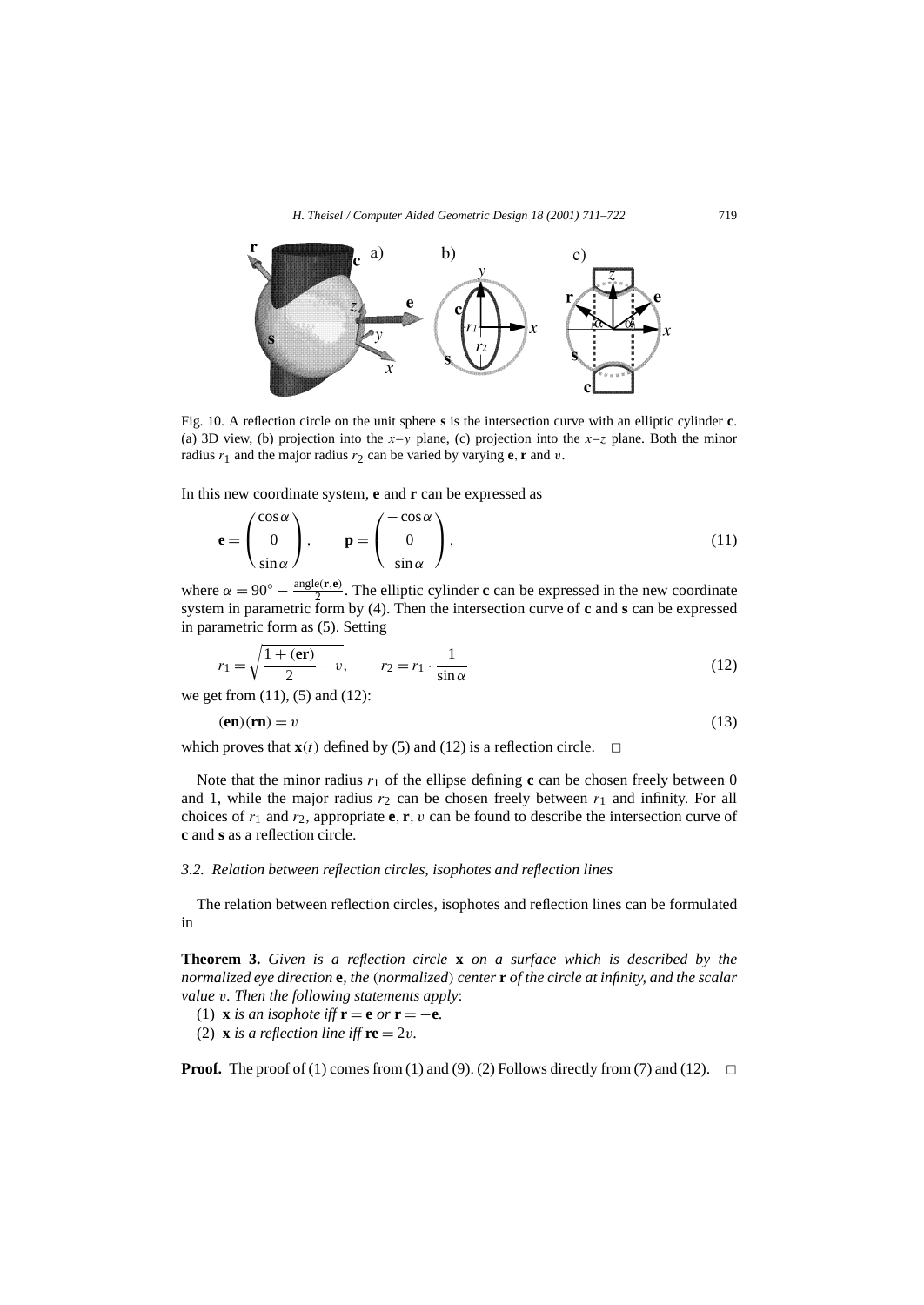

Fig. 11. (a) Set diagram for reflection circles, isophotes and reflection lines; (b) definition of a light line on the surface **x** by a straight line **l**.

The correlations between reflection circles, isophotes and reflection lines are illustrated in Fig. 11(a).

A family of isophotes is obtained by setting  $\mathbf{r} = \pm \mathbf{e}$  and varying *v*. A family of reflection lines is obtained by varying **r** and *v* simultaneously. In fact, **r** is moved along a line at infinity while *v* is adjusted in such a way that  $2v = \mathbf{re}$ .

## **4. Further concepts of surface curves**

In this section we study further concepts of surface curves concerning their relation to reflection circles.

**Light lines.** A light line on a surface is defined by a straight line **l**. It consists of all surface points **x** with the property that the ray  $\mathbf{x} + \lambda \mathbf{n}$  intersects **l**. Fig. 11(b) illustrates this.

Simplifying the concept of light lines by moving **l** to infinity, we obtain: a light line at infinity is defined by a line **r** at infinity. It consists of all surface points with  $n\mathbf{r} = 0$ .

A light line on the unit sphere **s** is the great circle perpendicular to **r**. Thus light lines are special cases of reflection circles.

**Isophenges.** Isophenges (Hoschek and Lasser, 1989) are defined as lines of constant apparent light intensity on a surface. Given a surface, a light direction and a view direction, an isophenge consists of all surface points with  $\cos \lambda \cos \theta = \text{const.}$  Here  $\lambda$  is the angle between light direction and surface normal while  $\theta$  is the angle between view direction and surface normal. Thus isophenges and reflection circles are essentially the same.

**Simplified reflection lines following** (Kaufmann and Klass, 1988). In (Kaufmann and Klass, 1988) another class of simplified reflection lines is used. Here families of lines on the surface are considered instead of the surface itself. The angle between the tangents of these line families and a certain vector **e** is used to determine reflection lines. The families of surface curves can be parametric lines or intersections with planes. For our purposes we are interested only in families of surface curves which are independent of a particular surface parametrization; we consider intersection curves with a family of parallel planes.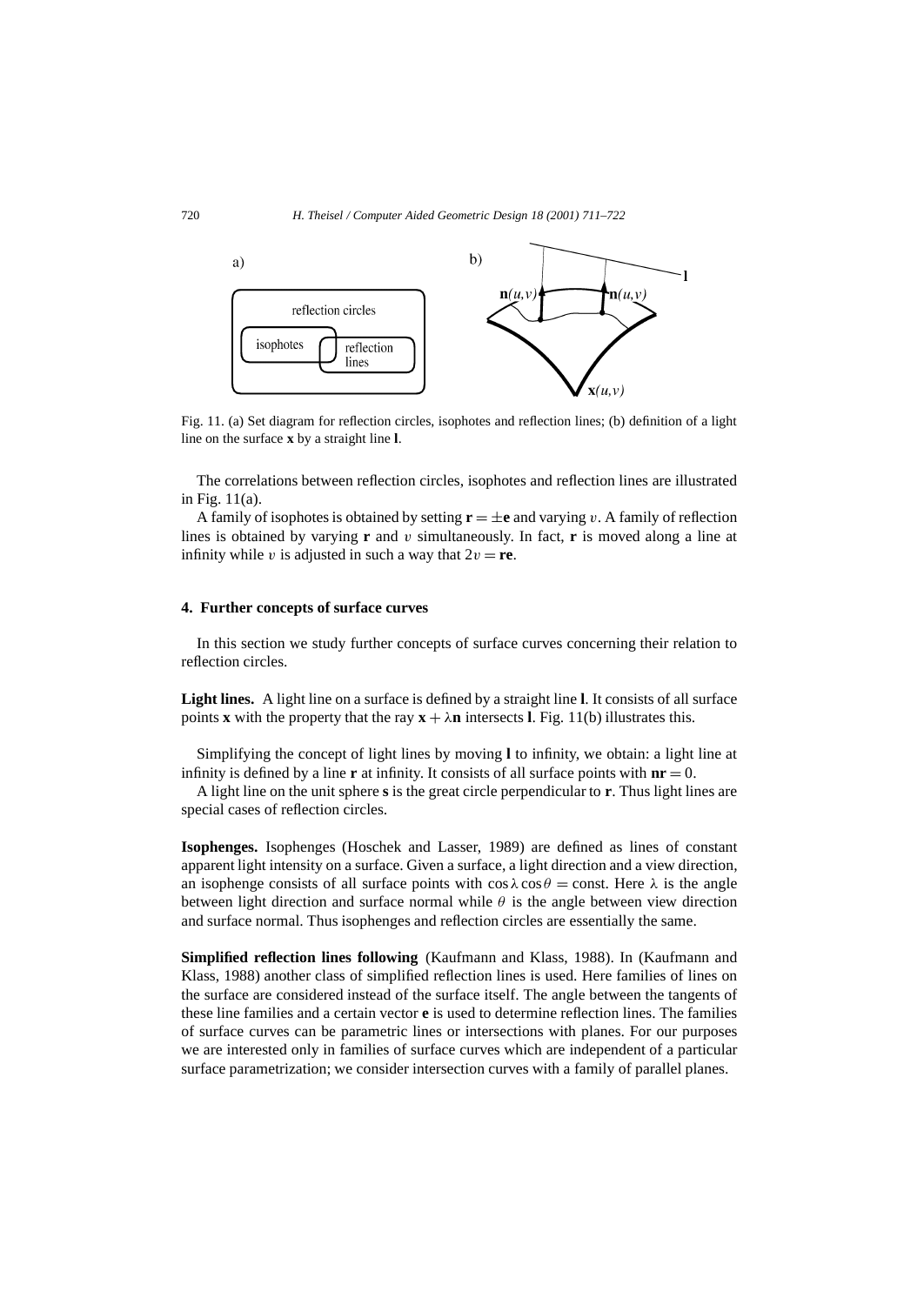

Fig. 12. Simplified reflection lines as used in (Kaufmann and Klass, 1988). Intersection curves with a family of planes parallel to **p** are considered. A reflection line consists of all surface points with a constant angle  $\alpha$  between the tangent vector **t** of the intersection curves and the eye direction **e**.

Given is a surface **x**, an eye vector **e**, and a family of parallel planes defined by the common normal **p**. Then all points of **x** with a constant angle  $\alpha$  between **e** and the tangent of the intersection curve through this point belong to one reflection line. Fig. 12 illustrates this.

To study this version of reflection lines on the unit sphere **s**, we transform the coordinate system in such a way that the origin is in the center of **s** and  $\mathbf{e} = (0, \cos \alpha, \sin \alpha)^T$  and **p** =  $(0, 1, 0)$ <sup>T</sup>. Then we get for a point  $(x, y, z)$ <sup>T</sup> ∈ **s** (i.e.,  $x^2 + y^2 + z^2 = 1$ ) the following normalized tangent vector **t**:

$$
\mathbf{t} = \begin{pmatrix} \frac{-z}{\sqrt{x^2 + z^2}} \\ 0 \\ \frac{x}{\sqrt{x^2 + z^2}} \end{pmatrix} = \begin{pmatrix} \frac{-z}{\sqrt{1 - y^2}} \\ 0 \\ \frac{x}{\sqrt{1 - y^2}} \end{pmatrix}.
$$
 (14)

The points which fulfill  $te = v = const$  lie on the intersection of **s** and an elliptic cylinder **c** described by (4) and  $r_1 = \frac{v}{\sin \alpha}$ ,  $r_2 = 1$ . This describes a pair of great circles on **s**. Thus reflection lines in (Kaufmann and Klass, 1988) are special cases of reflection circles as well.

## **Acknowledgements**

The author thanks Prof. Heidrun Schumann from the University of Rostock for her constant support and encouragement of this work.

## **References**

Boehm, W., Prautzsch, H., 1994. Geometric Concepts for Geometric Design. AK Peters, Wellesley.